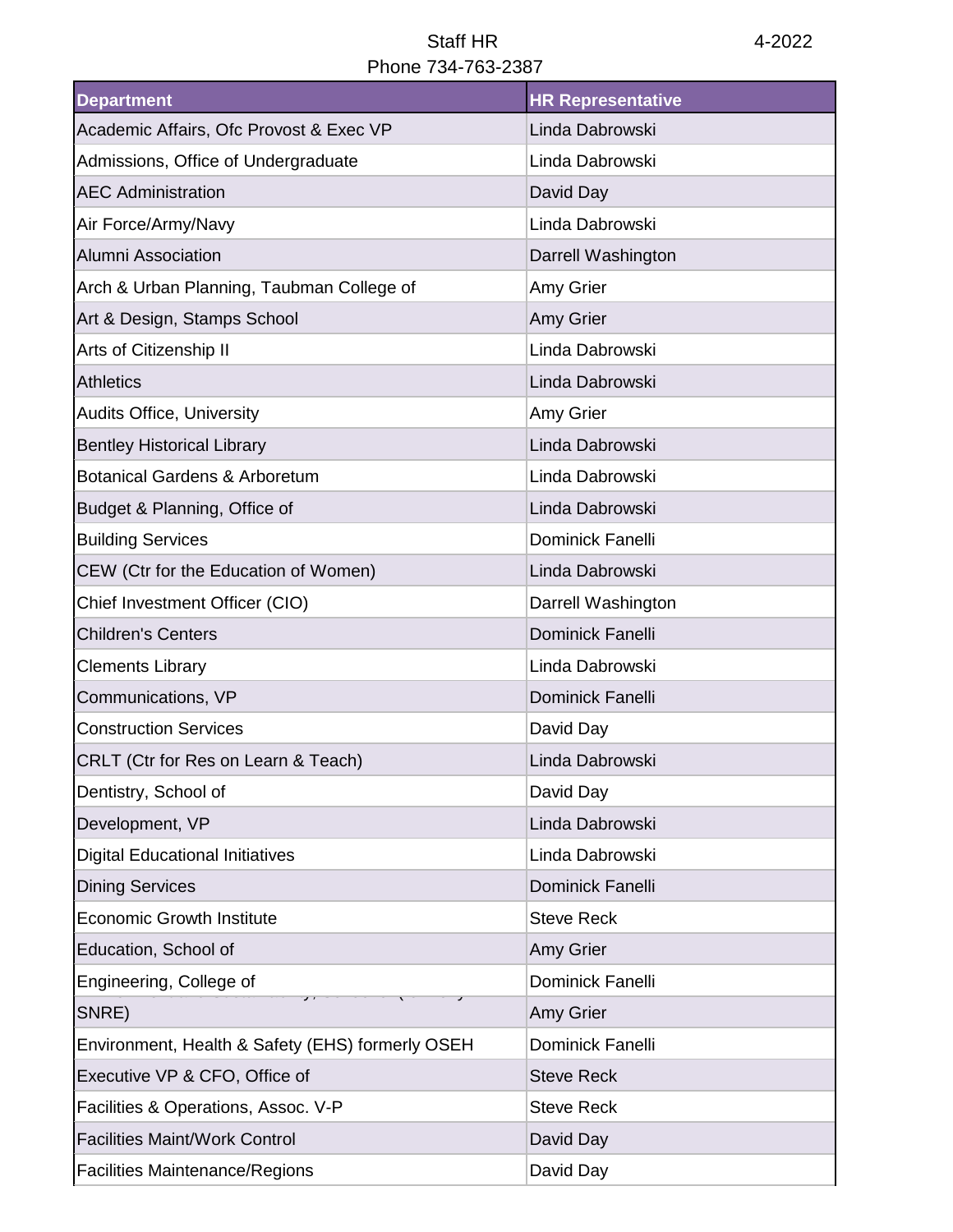| <b>Department</b>                             | <b>HR Representative</b> |
|-----------------------------------------------|--------------------------|
| Finance, Office of Assoc VP for               | <b>Steve Reck</b>        |
| Financial Aid, Office of                      | Linda Dabrowski          |
| <b>Financial Operations</b>                   | <b>Steve Reck</b>        |
| <b>Fleming Shared Services</b>                | <b>Steve Reck</b>        |
| <b>G.Ford Sc Pub Pol</b>                      | Darrell Washington       |
| General Counsel, Office of the                | <b>Steve Reck</b>        |
| Government Relations, VP for                  | <b>Steve Reck</b>        |
| Graduate School, Rackham                      | Linda Dabrowski          |
| <b>Grounds Services</b>                       | <b>Dominick Fanelli</b>  |
| Housing, University                           | <b>Dominick Fanelli</b>  |
| Human Growth & Dev, Center for                | Linda Dabrowski          |
| Human Resources, University                   | <b>Dominick Fanelli</b>  |
| ICLE (Inst of Continuing Legal Education)     | David Day                |
| Information, School of                        | David Day                |
| International Affairs, Ofc Vice Prov          | Linda Dabrowski          |
| <b>International Center</b>                   | Amy Grier                |
| IRWG (Inst/Research Women & Gender)           | Linda Dabrowski          |
| ISR (Institute Social Research)               | Amy Grier                |
| <b>ITS</b>                                    | Darrell Washington       |
| Kinesiology, School of                        | Linda Dabrowski          |
| Law School                                    | Linda Dabrowski          |
| Library, University                           | Darrell Washington       |
| <b>Life Sciences Institute</b>                | Amy Grier                |
| Logistics, Transportation & Parking           | Darrell Washington       |
| <b>LSA</b>                                    | Amy Grier                |
| <b>Merit Network</b>                          | David Day                |
| Michigan Language Assessment (formerly CAMLA) | Amy Grier                |
| Michigan Radio                                | Dominick Fanelli         |
| Museum of Art                                 | Linda Dabrowski          |
| Music, Theatre & Dance, School of             | Dominick Fanelli         |
| <b>Musical Society, University</b>            | Dominick Fanelli         |
| National Center for Institutional Diversity   | Amy Grier                |
| <b>NCRC Operations</b>                        | David Day                |
| New Student Programs, Office of               | Linda Dabrowski          |
| Nursing, School of                            | Linda Dabrowski          |
| Office of Diversity, Equity, and Inclusion    | Linda Dabrowski          |